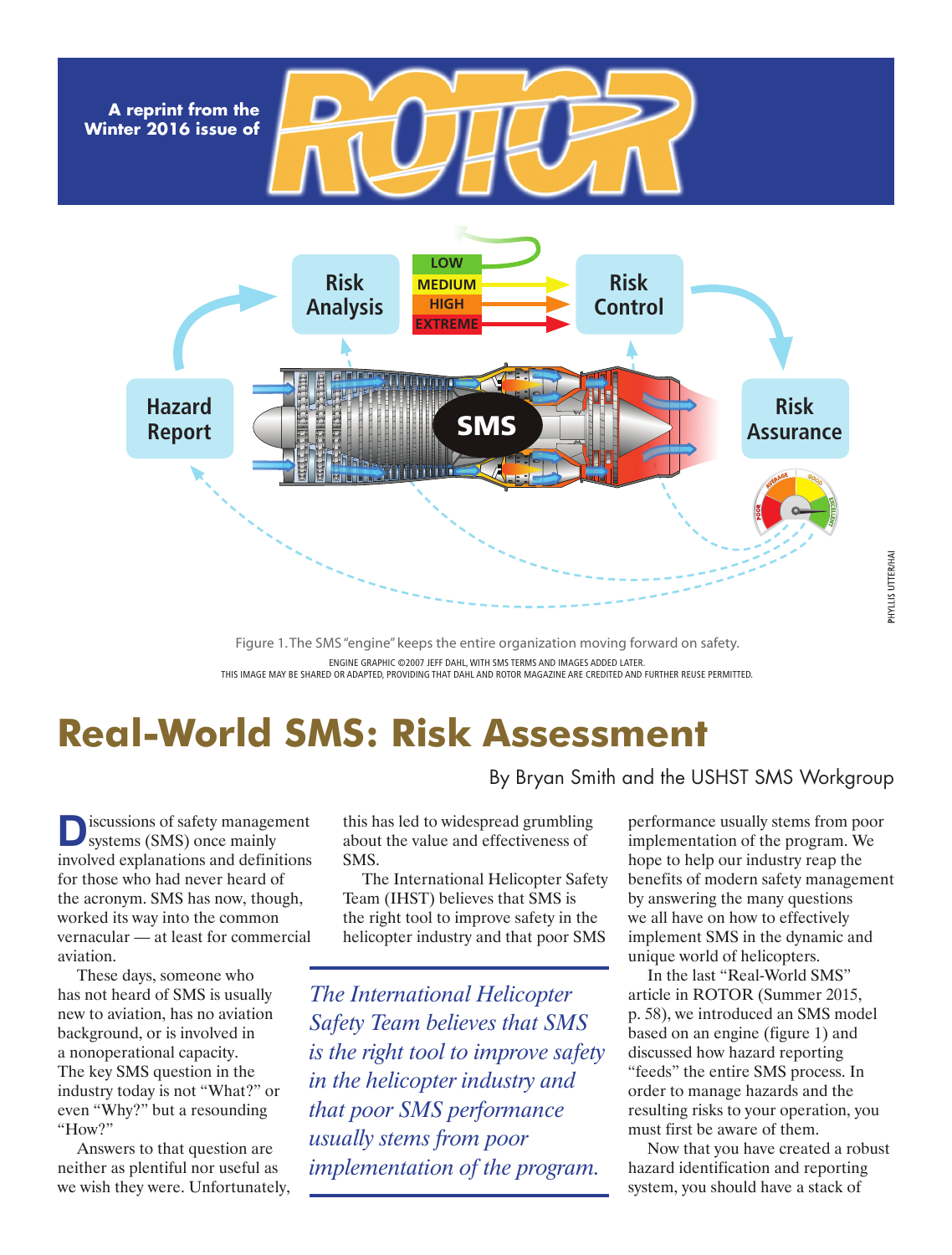# **Risk Assessment: The Essentials**

#### **A risk assessment matrix is a macro analysis of the risks incurred by your flight operation.**

- The matrix rates hazards according to their likelihood and severity.
- Use criteria from your operating environment (for example, cost, time aircraft is out of service, number of times a week, type of injury incurred) to define the levels of risk in your matrix. This matrix is for you and your company. Make sure it reflects your real-world conditions.
- $\blacksquare$  Defining the criteria should be a group activity  $\blacksquare$  getting more people involved will increase buy-in.
- Encourage those making hazard reports to include their own assessment of the risk involved; you (and they) might learn something.
- Assign a number to each risk level and color-code the matrix to define high-, medium-, and low-risk potential. Quantifying the levels of risk will help you:
	- Target your biggest hazards in safety and training programs
	- "Bleed off" low-risk items
	- Explain risk to others
	- Track the progress of your safety program.

#### **A flight risk assessment tool (FRAT) is a micro analysis of the risks incurred during a specific flight.**

- A FRAT gathers information on four types of hazards: pilot and crew, aircraft, environment, and external pressures.
- Using a FRAT alerts pilots and crews to the compounding risks presented by multiple hazards on the same flight.
- FRATs should ask specific questions that can be easily completed by pilots and flight crews before each flight.
- A FRAT should not just measure risk but should also include ways to lower that risk.
- A free flight risk assessment tool is available at http://bit.ly/ehst-frat.

identified hazards. The question is what to do with this list. Give each hazard equal weight and try to fix them all at once? That approach is guaranteed to fail. Luckily, SMS incorporates a better idea.

# **The Need for Something New**

The "safety" crowd has been crying wolf and declaring the sky is falling for as long as we can remember. Some hazards are overblown — remember the Y2K nonevent? And some people go to ridiculous lengths to eliminate all risk — a process that drains resources, time, and focus and is guaranteed to alienate your management, peers, and staff.

We need to do something that the corporate world fails to do and traditional safety programs largely miss. To manage risk effectively and efficiently, we need to assess it — a part of the safety management process that is simple, powerful, and often

misunderstood.

In risk assessment, you methodically analyze the likelihood of a risk occurring and the significance of its impact. When we assess the risk associated with a hazard, we are acknowledging that not all hazards pose the same amount of risk or are worth the same level of effort to correct. Risk assessment enables us to target our safety efforts on where we can contribute the most to the overall safety of our operation.

# **Into the Matrix**

The first step in risk assessment is to construct your risk matrix. Create a grid such as the one shown in figure 2 (available on p. 37 of the SMS Toolkit at http://bit.ly/sms-toolkit). You'll use this matrix to assess two factors about any hazard: *likelihood,* or the probability that the hazard will occur, and *severity,* the significance of the resulting problem.

Some hazards are potentially very dangerous but very unlikely; the ultimate risk is quite small. Being hit by a meteorite while flying around, for example, would likely be catastrophic, but the probability of that happening is so remote that there is little risk involved. Similarly, some hazards, such as bumping your head while climbing out of a helicopter, are very likely to happen but typically carry a low impact.

On one axis of your matrix, rank severity of a hazard from most to least severe, and on the other axis, rank the likelihood from most to least probable. Assign each block in the grid a number. Color-code your matrix so you can easily see what you have defined as high-, medium-, and low risk.

When you create your own risk assessment matrix, you can assign a low number to the high-severity, high-probability events and work your way up, or vice versa. Use red, yellow, or green to color-code your chart or use your favorite colors — it's up to you. What matters is that you and everyone in your organization uses the same matrix to assign severity and likelihood to risks, leading to a structured, consistent approach to risk management.

# **Put a Number on It**

The next part of developing your matrix is to develop standard parameters for the categories in your matrix. While this may sound like a tedious process, this is an opportunity to customize your risk assessment for your operation and your realworld conditions. For example, what does *catastrophic,* the highest level of severity, mean for your organization? Fatality, total loss of aircraft, a dollar amount of costs incurred? Define the parameters for the other severity levels as well.

How about the probability scale? What does *occasional* mean? Once a month? Once a week? Again, there are no universal answers. It depends on what you and your organization decide is reasonable.

We recommend that you define the categories in a group setting, preferably using your organization's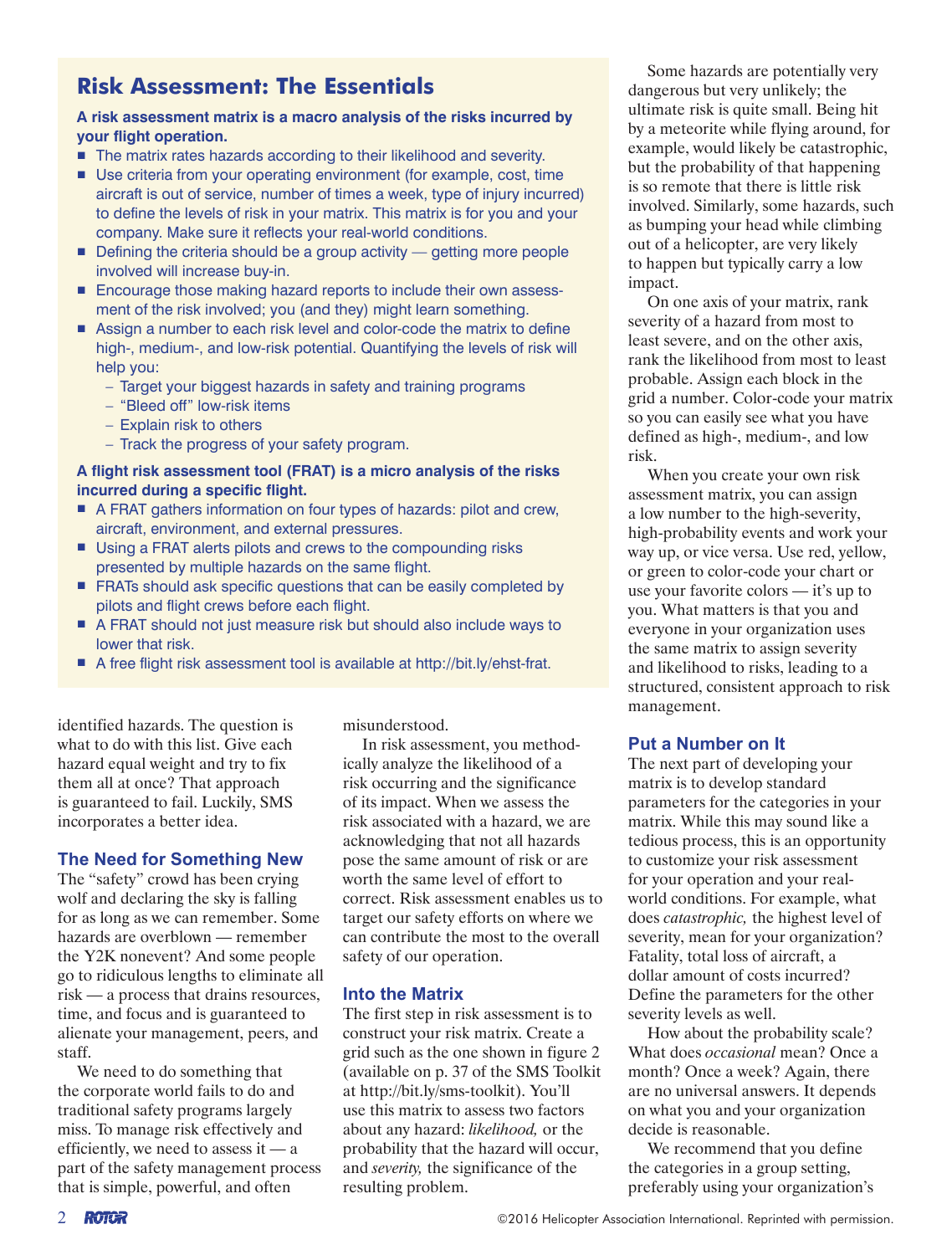safety committee. If your company is very small, make everyone an honorary committee member.

By defining the categories within a group setting, you create a set of shared definitions that will be used by everyone, leading to consistent risk assessment. You can also use this process as a way to engage management and staff in the SMS process. When the group has decided the difference between a critical and a marginal hazard, for example, you head off the perception that risk assessments are the subjective judgment of the safety manager.

Remember that stack of hazard reports on your desk? The next step is to use the severity and likelihood of each hazard to assign it to a risk category. For example, in the matrix in figure 2, a hazard of catastrophic severity that will likely occur frequently is assigned a 1, while hazards that pose a negligible risk and that are unlikely to occur are assigned a 20. Some hazards will be in the highrisk (or red) category, while others will be in the medium- (yellow) or low-risk (green) categories.

#### **Using the Risk Assessment**

Using a quantified approach to risk assessment has several benefits. First and foremost, the numbered categories help you to rank and thereby target your biggest safety challenges. Using the format of the matrix in figure 2, it's pretty clear that a hazard with a ranking of 1 poses a bigger risk to your organization than one with a ranking of 20.

Limited time and resources for your organization's safety, training, or new-equipment purchasing budgets? Concentrate on the high-risk hazards to get the biggest bang for your buck. Wondering what to address in your next safety meeting or in your training program this year? Need topics for the safety newsletter? The high-risk items provide the answer to all these questions.

Besides providing an objective, uniform way to assess risks, by using a risk assessment matrix, you will also be able to track performance as your safety program (hopefully) lowers the overall risk faced by your

company. It will also help you create reports for your organization and can be especially useful to explain risk to those who do not fly.

Focusing on the most significant risk factors at your operation should help you mitigate those risks. It also will help you engage others in your safety program. When the boss understands that an issue is being addressed because it carries a high risk of catastrophic loss for the company, your request for funds to address the hazard has a better chance of being approved. For your line-level employees, they will be more ready to schedule a training session or change a procedure if they understand that you are not panicking about every possible hazard but instead focusing on ones entailing significant risk to them, their co-workers, customers, or livelihood.

In addition to the analysis of hazards that are reported or discovered through SMS processes, another great place to include a risk assessment is on the actual reporting form used by staff. Whether it is a safety report, hazard report, safety survey, or other form, asking the reporting individual to assess risk can yield very useful information. What that individual perceives as risk may be different than what the safety officer or management perceives as risk, and it is worth taking a bit of effort to find out why.

#### **Risk Assessment vs. Flight Risk Assessment Tools**

Remember that risk assessment is an analytical process. You need to be in the right environment and the right

state of mind to conduct a proper assessment. This excludes people who are fatigued, hungry, sick, pressed for time, or otherwise stressed.

In law enforcement, pilots are often dispatched to a call when they hear coworkers screaming over the radio for help with a life-or-death crisis. Even if they had the time to use the risk assessment process at that moment, they would not do a good job of it. In many helicopter industry sectors, the pace and pressures of operations just prior to a flight work against people's ability to make sound analytical decisions.

This is where a flight risk assessment tool (FRAT) comes in. A FRAT is *not* the same as the matrix shown in figure 2.

The risk assessment matrix is a macro tool that is used to determine the acceptable risk parameters of hazards involved in any flight your organization may take. This type of risk analysis is best done as part of a discussion around a table, with your fellow members of the safety committee, ample time, and a cup of coffee.

The FRAT is a micro tool: its purpose is to identify the risk involved in a particular flight. A FRAT asks for specific information about four categories of hazards that can affect a flight (pilot and aircrew, aircraft, flight environment, and external pressures) and quantifies the risks involved.

Using a FRAT reminds us to review hazards and the ways they can compound each other to form an accident chain. For example, if the weather is bad *and* the pilot is fatigued

Figure 2. A sample risk assessment matrix.

|                      | <b>LIKELIHOOD</b> |                |                   |        |            |
|----------------------|-------------------|----------------|-------------------|--------|------------|
| <b>SEVERITY</b>      | <b>Frequent</b>   | Probable       | <b>Occasional</b> | Remote | Improbable |
| I. Catastrophic      | 1                 | $\overline{2}$ | 4                 | 8      | 12         |
| <b>II.</b> Critical  | 3                 | 5              | $6\phantom{1}6$   | 10     | 15         |
| <b>III. Marginal</b> | 7                 | 9              | 11                | 14     | 17         |
| IV. Negligible       | 13                | 16             | 18                | 19     | 20         |

©2016 Helicopter Association International. Reprinted with permission. Winter 2016 3